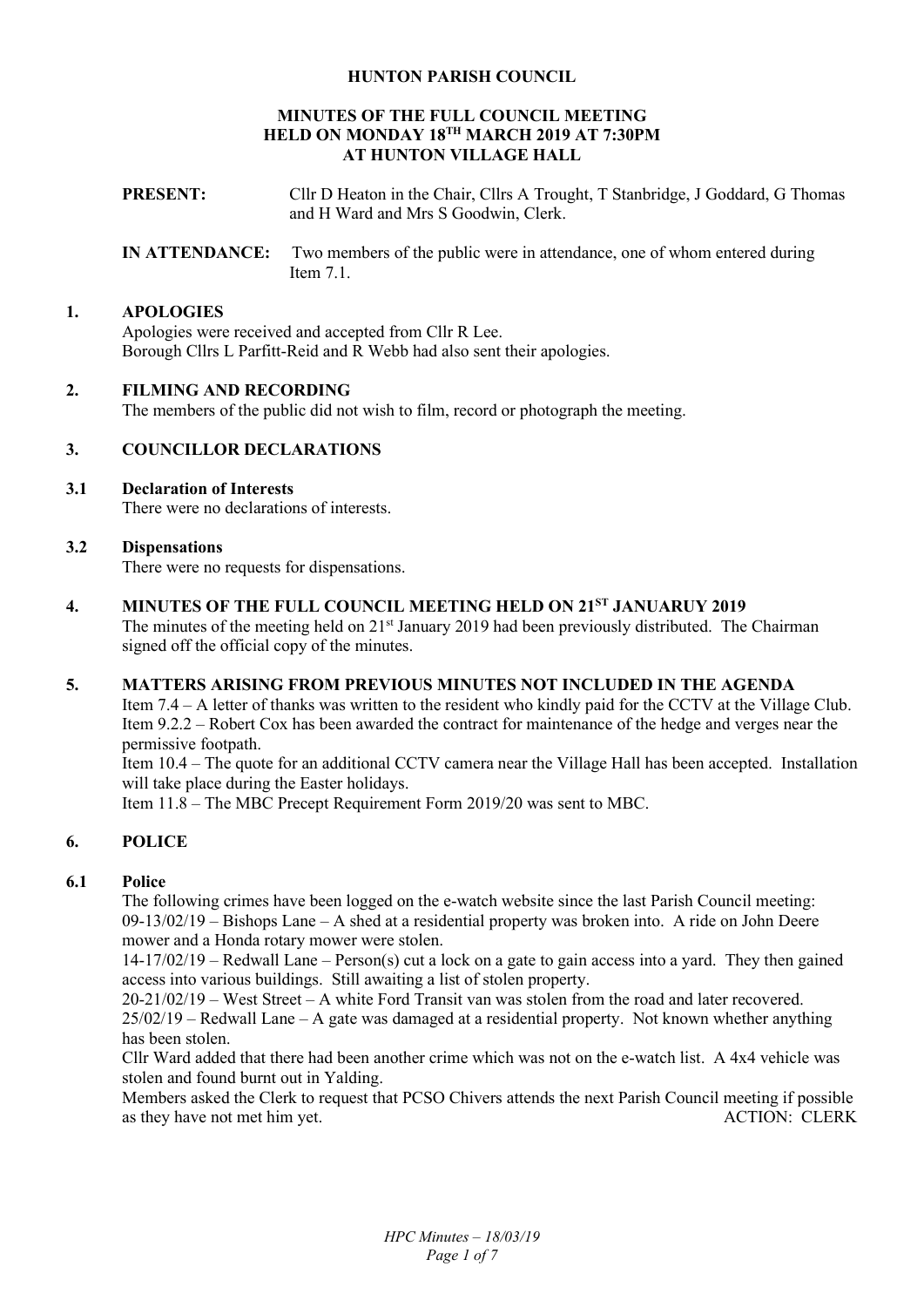# **6.2 Huntonwatch**

Steve Wyles has provided the following update on Huntonwatch:

Only one thing to report this time - but a worrying one. We have been made aware of activities in the hall car park and in the Bensted Close area of the village that may be related to the sale, distribution and use of drugs. Reports from the pre-school suggest this might be going on during daylight hours and out of sight of the CCTV cameras currently installed. Reports from residents in the area also suggest Bensted Close may be another 'hot spot' although this seems to be limited to the hours of darkness. We have notified the police and have asked, via email and Facebook, to be made aware of any 'suspicious' activities. So far, we have heard no more.

# **7. LOCAL COMMUNITY**

## **7.1 King George V Playing Field**

The Chairman of the King George V Playing Field Committee, Simon Taylor, reported on the last meeting, held on 13<sup>th</sup> March:

David Heaton has installed a section of stock fencing between the recreation ground and West Street. Jacksons Fencing will be installing the new fencing around the play equipment in the week commencing  $8<sup>th</sup>$ April.

The MBC monthly health and safety reports have noted that one of the toddler swings is damaged. A price will be obtained for a new seat. Simon Taylor and Steve Jones will address a few issues arising from last year's boundary walk and the annual safety inspection once the fencing has been installed. There are funds remaining of £5,248.

The insurance has been renewed and the Annual Return has been submitted to the Charity Commission. Permission has been given to a West Farleigh boys' football team to practice on the recreation ground on Wednesday evenings.

There has been no representation from Hunton Football Club at the last few meetings.

The Committee was saddened to hear that former trustee Brian Maytum had passed away.

## **7.2 Hunton Village Hall Committee**

The Chairman of Hunton Village Hall Committee, Cllr Trought, reported on the last meeting, held on 19<sup>th</sup> February:

A replacement caretaker has been found – Mick Brooker. He is obtaining three quotes for the external painting of the Village Hall.

The Village Hall is to have a new sign.

Drugs activity has been noted outside the hall.

Enquiries have been received from the Bubble Club about putting on an event. The Committee would also like to put some Applause events on.

Bookings of weddings and parties have increased.

## **7.3 Hunton Primary School**

Cllr Trought reported that the school is taking the wickerwork gazebo away from the grounds which will create more parking for staff. The school may approach the Parish Council for a grant to cover some of the cost.

## **7.4 Hunton Village Club**

Cllr Trought reported that the previous organiser of the Beer Festival has stepped down, but other are taking it on.

The new kitchen at the Club is now complete. The Village Club Committee is hoping to have an official opening, publicised in the Kent Messenger. Members **Agreed** that the Clerk should write to Roger Ward to thank him for all his hard work on the kitchen. ACTION: CLERK

Cllr Trought asked whether there was an economic way to have a card machine in the Club. Cllr Heaton advised that there are small readers available.

Forthcoming events are:

- $\bullet$  7<sup>th</sup> April Village Walk & Lunch
- $22<sup>nd</sup>$  April a new Committee member is organising an Easter-themed event
- $\bullet$  4<sup>th</sup> May Film Night & Supper
- $\bullet$  8<sup>th</sup> June Quiz Night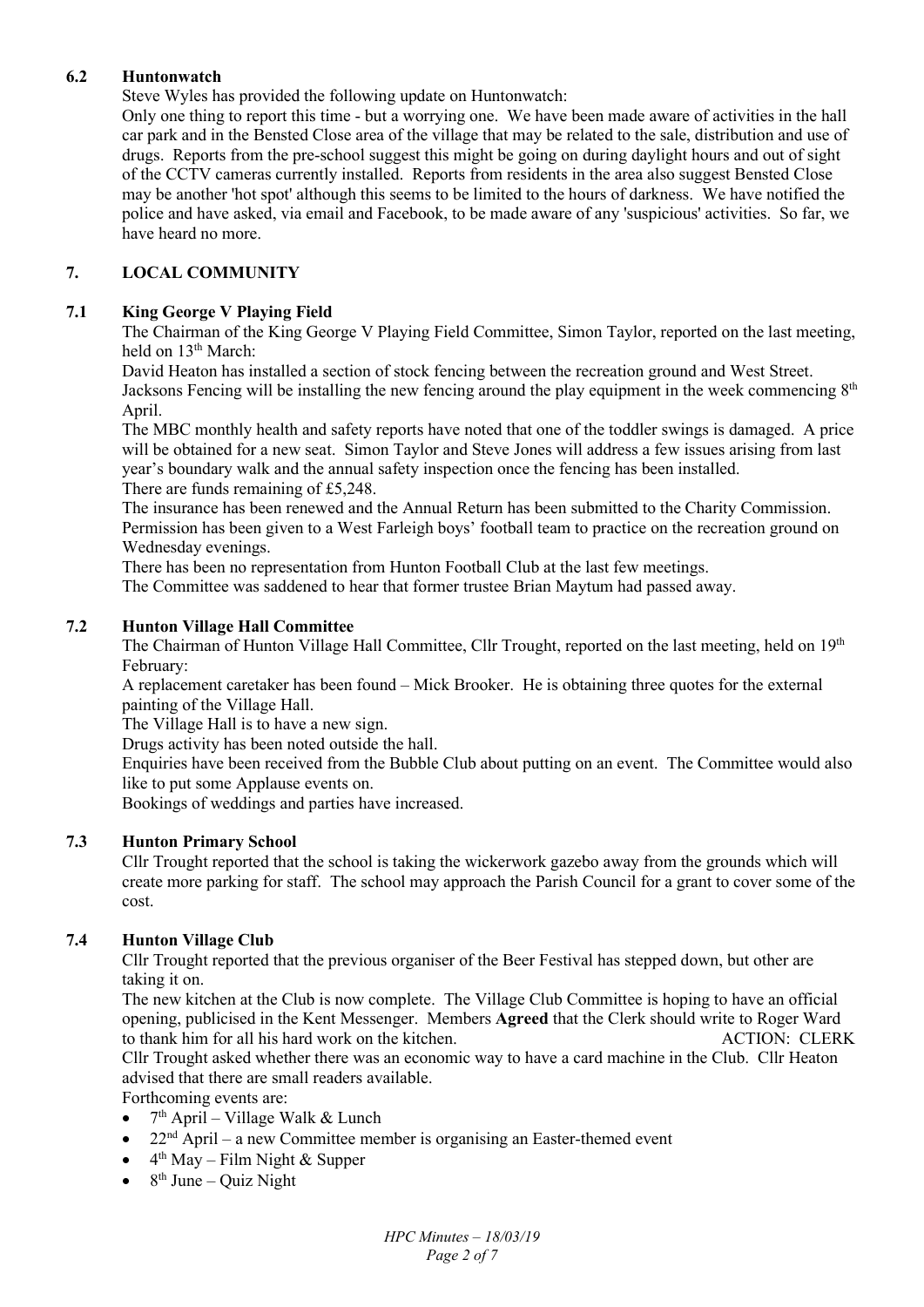- $22<sup>nd</sup> June Village Fete$
- $\bullet$  13<sup>th</sup> July Wine Tasting & Supper
- $\bullet$  7<sup>th</sup> September Beer Festival

# **7.5 Traffic and Road Safety Working Party**

Cllr Ward reported that the T&RSWP has not met since the last Parish Council meeting as the planned February meeting had to be cancelled.

Cllr Goddard has received a response from Jennie Watson (KCC Highways) on the proposal to reduce the speed limit to 30mph throughout the village. She does not agree that East Street and West Street are suitable for a 30mph limit as it is usually applied when houses line both sides of the road. This will be discussed at the next T&RSWP meeting and Cllr Goddard will keep pushing for the 30mph limit. Cllr Heaton suggested contacting Borough Cllr Parfitt-Reid and encouraging parishioners to write in to KCC Highways.

Cllr Ward informed Members that HGVs are still being reported on East Street. One haulier was contacted, but no response received. Contact details have also been obtained for Waitrose. Cllr Heaton suggested contacting the Traffic Commission (which grants operator's licences for those operating HGVs) regarding Waitrose. ACTION: CLLR WARD

A record has been kept of traffic incidents in Hunton, but the information has been lost due to a computer issue. Efforts are being made to recover it.

There is to be a road closure on Redwall Lane for 10 days (Morrisons Utilities). Cllr Ward has emailed the company for more information; a response has not been received yet.

# **7.6 Tree & Pond Warden**

The Tree & Pond Warden, Mike Summersgill, had nothing to report on ponds.

Mike attended the Kent Tree & Pond Partnership AGM where there had been an update on tree inspections based on recent legal decisions. A tree in the ownership of a parish council fell on to a bus, causing serious injuries to the bus driver. Previously there was no fixed period for tree inspections. The court specified that the inspections should be carried out by someone qualified to do the assessment and it should be a riskbased assessment. In a high-risk area, trees should be inspected every 18 months. Hunton Parish Council had a tree inspection two and a half years ago by a qualified inspector. All recommended remedial work was carried out - a poplar tree was removed, surgery was performed on a Turkey Oak, dead wood was removed from other trees and work was undertaken on the lime trees near the Village Hall. Mike has obtained a quote of £430 from Silva Arborists, who carried out the previous inspection, and are available to do the inspection within the next few weeks. Members **Agreed** that the quote should be accepted, and the inspection carried out. Members **Agreed** that expenditure should be included in the Parish Council's budget for tree inspection and surgery every 18 months. ACTION: CLERK Cllr Thomas advised that there is a very big oak tree on the west side of Barn Hill which is dead. Recent winds resulted in branches falling off the tree. Members **Agreed** that the Clerk should write to Tregothnan Estates to suggest action is taken. The set of the set of the set of the set of the ACTION: CLERK

## **8. COUNTY & BOROUGH COUNCILLORS**

## **8.1 County Councillor**

County Cllr Stockell was unable to attend the meeting.

# **8.2 Borough Councillors**

None of the Borough Councillors were able to attend the meeting. Borough Cllr Webb advised prior to the meeting that he has chased the MBC Planning Department case officer to arrange another meeting of the Wares Farm monitoring group and will contact the Parish Council when a date has been arranged.

# **9. PARISH COUNCILLORS**

## **9.1 Liaison with External Bodies**

Cllr Thomas, together with five other parish councillors met with the new MBC Director of Regeneration & Place and other officers to discuss the renewal of the Maidstone Local Plan. The officers stated that MBC has to do what the government directs, which is to build 1,200 houses per year in the borough. This was the first of several meetings; they said they would keep in touch with the parishes. There appears to be little interest in looking after Maidstone as residents and parish councils are largely being ignored.

> *HPC Minutes – 18/03/19 Page 3 of 7*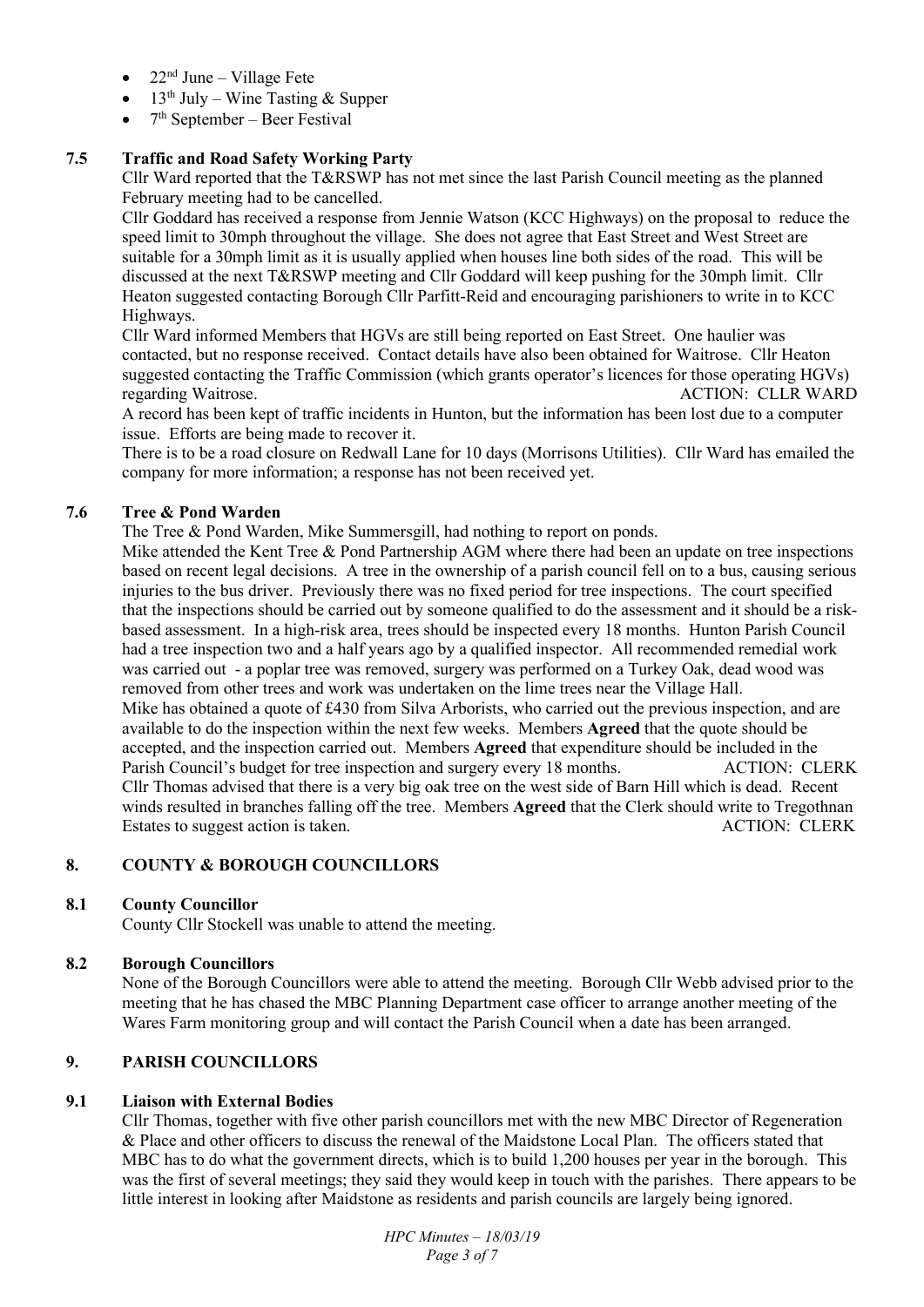The MBC Call for Sites has been sent out. MBC councillors have decided they would like single large developments rather than adding to villages – proposals have been made for 1,750 houses near Detling and 2,000 houses on land near Marden.

There is a meeting to present and discuss the Local Plan Review at Yalding next week.

Cllr Ward had heard on the radio that MBC is looking into congestion charging.

Cllr Thomas advised that a complaint is being made to the Local Government Ombudsman concerning the response from MBC to a complaint made by the Parish Council about pre-application advice given to the Spice Lounge applicant and the way the complaint was dealt with.

Cllr Thomas would like to ask Rob Jarman (MBC Planning) why the Wilsons Yard and Durrants Farm sites are being treated differently as they have similar characteristics. To be considered further after the meeting with Graham Parkinson (MBC Planning) regarding Durrants Farm.

## **9.2 Footpaths and Ditches**

Cllr Heaton will spray herbicide on the permissive footpath when conditions are appropriate. Cllr Heaton has been in communication with a landowner who has dug out all the ditches on his land, but the blocked culvert under Lughorse Lane is causing some ditches to flood and then erode his land. Members **Agreed** that the Clerk should log the issue on the Kent Highways portal. ACTION: CLERK Cllr Goddard asked whether it was possible for anything to be done about the pipe under the road near the Gudgeon. Cllr Heaton stated that it was the responsibility of KCC.

The gullies have been cleared on East Street, but water is still coming out of the BT manholes.

## **9.3 Highways**

Cllr Goddard has been asked by a parishioner to look at Elm Corner as cars from Redwall Lane travel far too fast around the bend. Cllr Goddard has added it to the list to speak to Jennie Watson about. Possible remedies could include: double chevrons; black and white bollards with red reflectors; SLOW markings on the road; and a speed limit on the road.

Cllr Heaton has been contacted about branches overhanging Amsbury Road. This has been brought to the Parish Council's attention before and the resident was advised that Coxheath Parish Council had been contacted as it falls within Coxheath parish, not Hunton.

#### **9.4 Communication & Events**

Cllr Ward reported that the editing of the Hunton Herald has now been taken over by a team of people. Rotating pairs will edit the Herald each month.

Cllr Ward has resigned as Hunton correspondent for the Kent Messenger and will advertise the post. On 18<sup>th</sup> May there will be a Huntones concert at the church to celebrate their 9-year anniversary. The village lunches at the Club raised over £500 and will start again in October.

#### **9.5 Planning Issues and Consultations**

Cllr Thomas covered all planning issues under Item 9.1.

#### **9.6 Utilities**

Cllr Stanbridge has entered a comment on the BT Openreach website concerning their performance. The chamber on East Street, which is still leaking, has also been reported. Cllr Heaton stated that a resident had asked him about internet connection in the village and he had advised

that Cllr Stanbridge be contacted.

# **10. OTHER PARISH MATTERS**

#### **10.1 Flooding**

Cllr Thomas noted that the Environment Agency provide monthly reports on the protection of houses. Members **Agreed** that the 'Flooding' item on the agenda should be combined with the 'Footpaths and Ditches' item in future. ACTION: CLERK

## **10.2 Brexit**

Members considered how a 'no deal' Brexit could affect Hunton. One possible concern could be an increase in traffic in the village if the motorways (M20 and M26) are adversely affected by stacked traffic, although it is unlikely to be particularly pertinent to Hunton.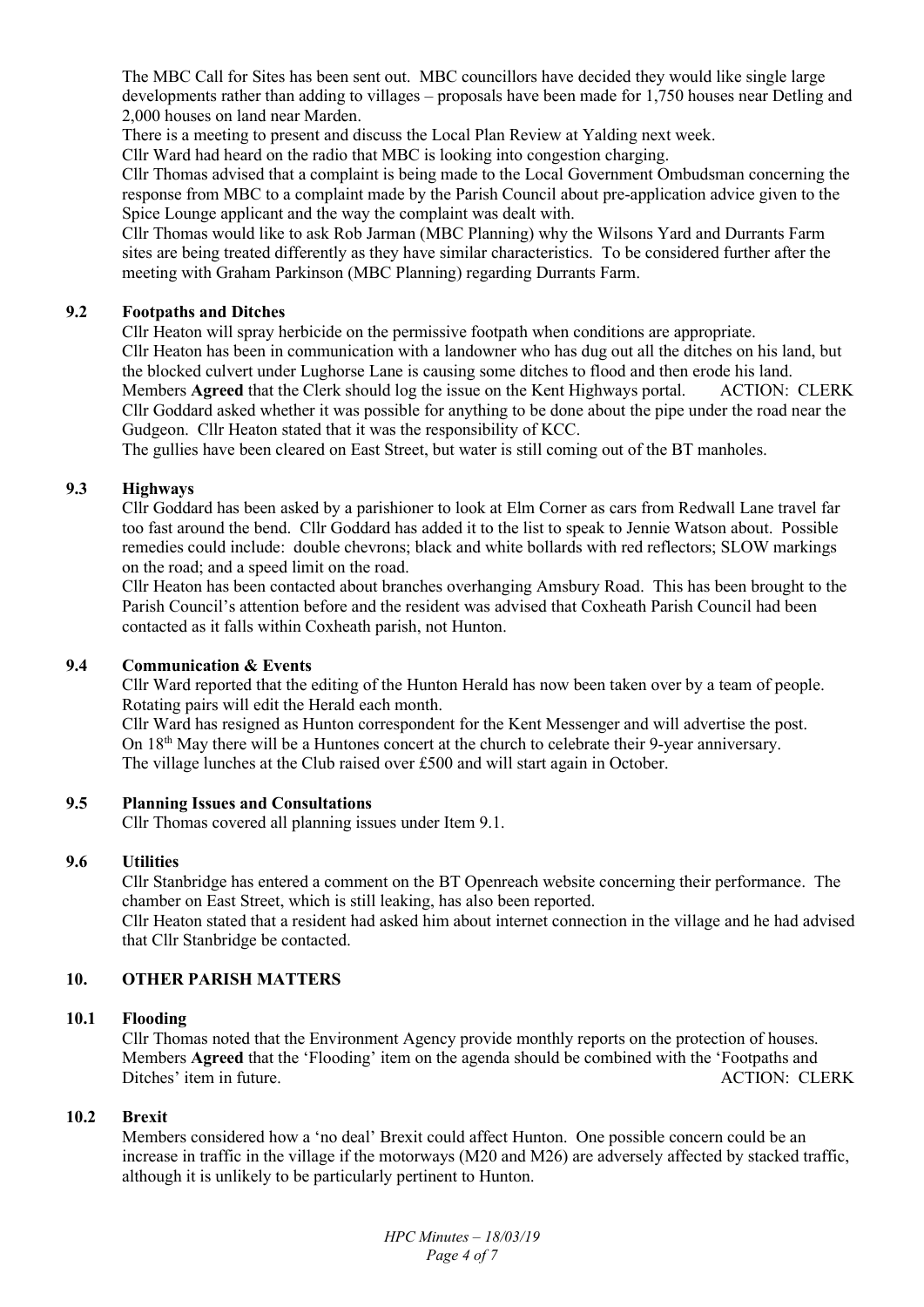## **10.3 Traffic Calming Measures on West Street**

Cllr Trought advised that several parish councillors had met with the Chairman of East Farleigh Parish Council to discuss the East Farleigh traffic calming plans. These consist of traffic calming over more than one mile of road: coloured tarmac at The Bull pub with 'dragons' teeth' to the approach; reinforcement of the existing 30mph road markings; and addition of new road markings. The scheme is very expensive and there would be an additional maintenance cost every 7-8 years for the same amount.

Cllr Heaton suggested that an argument could be made for funding from the Vicarage Road development towards traffic calming, due to the increase in traffic along West Street.

Members **Agreed** that the Clerk should enquire about the traffic calming on the Malling Road between Teston village and the North Pole pub. The Second Second Second Second Second Second Second Second Second Second Second Second Second Second Second Second Second Second Second Second Second Second Second Second Second Seco

Cllr Goddard **Agreed** to contact KCC Highways to ask for the white gates on West Street to be cleaned.

ACTION: CLLR GODDARD

## **10.4 Clerk's Report**

The Clerk has received a letter from The Kent Men of the Trees, inviting the Parish Council to enter their annual 'Trees in The Village Competition'.

Members agreed not to enter the competition.

## **11. POLICIES**

## **11.1 Standing Orders**

The Parish Council last reviewed its Standing Orders (which are based on the NALC Model Standing Orders) on 26th March 2018. Revised Standing Orders, taking into account updates to the NALC Model Standing Orders, were drafted by the Clerk and circulated prior to the meeting. Members reviewed the new Standing Orders and **Agreed** to adopt them.

#### **11.2 Financial Regulations**

The Parish Council last reviewed its Financial Regulations (which are based on the NALC Model Financial Regulations) on 26<sup>th</sup> March 2018. These have not changed. Members reviewed the existing Financial Regulations and **Agreed** to adopt them with no changes.

#### **12. FINANCE**

12.3

 $12.4$ 

**12.1 Budget Monitoring Report**  The Budget Monitoring Report to 28th February 2019 was **Noted**.

#### **12.2 Income Received**

The following income has been received since the last meeting:

| Hunton Parish Hall Committee - FIT receipt                                                                                                          | £527.54            |
|-----------------------------------------------------------------------------------------------------------------------------------------------------|--------------------|
| Cllr Stanbridge reviewed and signed the bank reconciliation.                                                                                        |                    |
| <b>Payments Made</b><br>Members Approved the following payments made since the last meeting:                                                        |                    |
| $SO -$ Sharon Goodwin – Salary & office allowance – January<br>$SO -$ Sharon Goodwin – Salary & office allowance – February                         | £443.44<br>£443.44 |
| <b>Cheques for Signature</b><br>Members Agreed that the following payments be approved, and the cheques were signed by<br>Cllrs Goddard and Thomas: |                    |

| $300277 - ACRK - Annual membership$ subscription                   | £52.00 |
|--------------------------------------------------------------------|--------|
| $300278$ – Sharon Goodwin – Travel expenses/Postage                | £32.31 |
| $300280$ – Mike Summersgill – Tree & Pond Warden training expenses | £12.60 |

Cheque 300279 for £6,000 was also signed and dated 1 st April 2019, for the contribution to the King George V Playing Field Committee for 2019/20.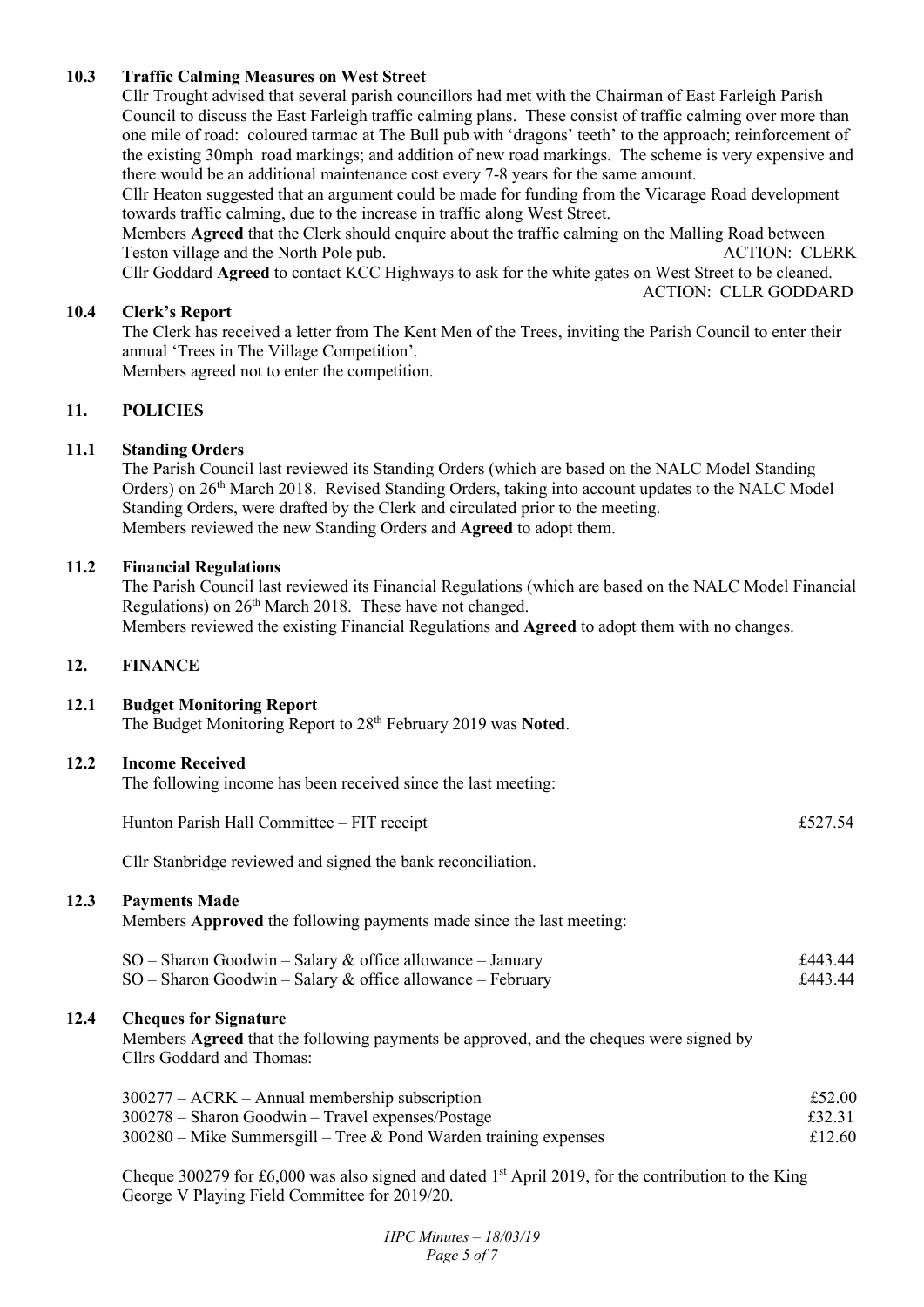## **12.5 Yalding Parish Playscheme 2019**

The Parish Council has been asked to make a small donation for the 2019 Playscheme. The Parish Council contributed £100 last year under s137 expenditure. Four children from Hunton attended the 2018 Playscheme.

 Members **Agreed** to contribute £100 to the Playscheme again under s137 expenditure. Cheque 300281 was signed by Cllrs Goddard and Thomas.

#### **12.6 Review of Clerk's Salary**

The National Joint Council for Local Government Services (NJC) agreed new pay scales for 2019-20 to be implemented from 1st April 2019. A new pay spine has been introduced, resulting in the Clerk's old SCP (spinal column point) of 22 being converted to new SCP 12.

Members **Agreed** to approve the increase in the Clerk's salary in line with the NJC pay scales 2019-20. Cllrs Goddard and Thomas signed the standing order mandate to increase the Clerk's monthly salary payment.

## **13. PLANNING**

## **13.1 Maidstone Local Plan Review – Call for Sites**

Maidstone Borough Council is starting its Local Plan Review, following the adoption of the Maidstone Borough Local Plan in 2017. An early step in the process is the 'Call for Sites', which is an open request for information about land and sites which may have development potential in the future, particularly aimed at landowners, developers and their agents but it is open to anyone to submit a site.

Members discussed the proposal for the 2,000-house garden community at Marden. Cllr Ward stated that a residents' objection group has been formed as the development would ruin Marden. The group has offered to come and speak to parish councils.

Cllr Ward asked whether parish councils would be consulted in the Call for Sites process. There is some uncertainty to the process; the Parish Council will continue to monitor.

#### **13.2 Greensand Ridge**

At the MBC Strategic Planning, Sustainability and Transportation Committee on 6th November 2018 it was agreed that a representation should be made to the government review of National Parks and Areas of Outstanding Natural Beauty (AONBs) to seek to secure AONB protection for the Greensand Ridge. Cllr Heaton was aware that some of the Greensand Ridge towards Plaxtol already has AONB designation. He suggested that the whole of the village could be considered for AONB status. Members **Agreed** that the Parish Council should support AONB protection of the Greensand Ridge.

#### **13.3 Planning Decisions**

Members to note the following planning decisions received from Maidstone Borough Council since the last Planning Committee meeting:

#### **13.3.1 Buildings At Burford Farm, Redwall Lane, Linton** - 18/505786/FULL

Conversion of a redundant Threshing Barn and Granary Building to create 2.no residential dwellings with associated access, parking and amenity space. Parish Council recommendation: No objection. Maidstone Borough Council decision: Permitted

#### **13.3.2 Durrants House, West Street** – 19/500102/FULL

Erection of a single storey rear extension. Parish Council recommendation: No objection. Maidstone Borough Council decision: Application withdrawn

## **13.3.3 Durrants House, West Street** – 19/500103/LBC

Listed Building Consent for erection of a single storey rear extension. Parish Council recommendation: No objection. Maidstone Borough Council decision: Application withdrawn